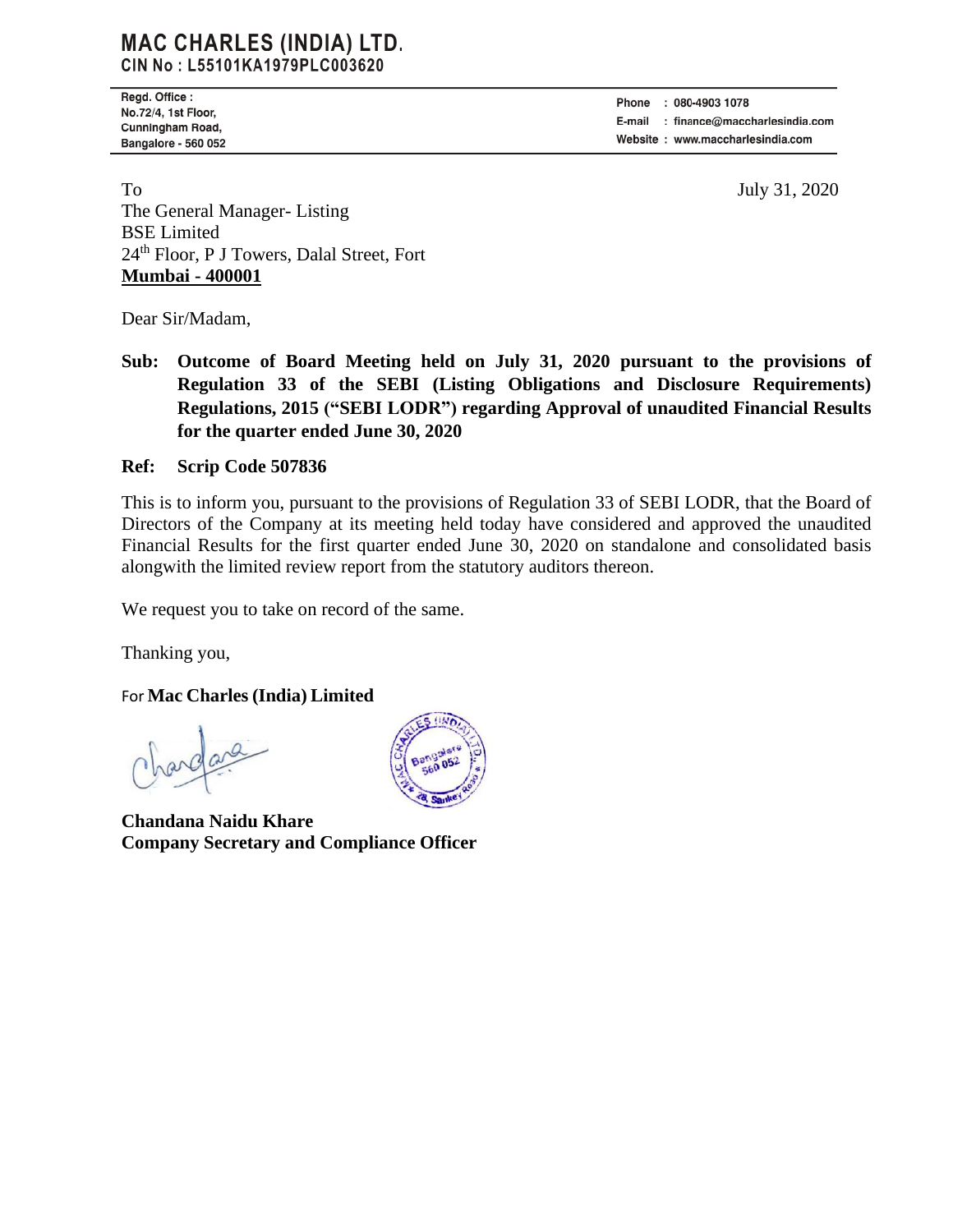**Chartered Accountants** 

Embassy Golf Links Business Park Pebble Beach, B Block, 3rd Floor Off Intermediate Ring Road Bengaluru 560 071 India

Telephone +91 80 4682 3000 Fax +91 80 4682 3999

**Limited review report on unaudited quarterly standalone financial results of Mac Charles (India) Limited pursuant to Regulation 33 of the Securities and Exchange Board of India (Listing obligations and Disclosure Requirements) Regulations, 2015**

To Board of Directors of Mac Charles (India) Limited

- 1. We have reviewed the accompanying Statement of unaudited standalone financial results of Mac Charles (India) Limited for the quarter ended 30 June 2020 ("the Statement").
- 2. This Statement, which is the responsibility of the Company's management and approved by the Board of Directors, has been prepared in accordance with the recognition and measurement principles laid down in Indian Accounting Standard 34 "*Interim Financial Reporting*" ("Ind AS 34"), prescribed under Section 133 of the Companies Act, 2013, and other accounting principles generally accepted in India and in compliance with Regulation 33 of the Listing Regulations. Our responsibility is to issue a report on the Statement based on our review.
- 3. We conducted our review of the Statement in accordance with the Standard on Review Engagements (SRE) 2410 *"Review of Interim Financial Information Performed by the Independent Auditor of the Entity"* issued by the Institute of Chartered Accountants of India. This standard requires that we plan and perform the review to obtain moderate assurance as to whether the Statement is free of material misstatement. A review is limited primarily to inquiries of company personnel and analytical procedures applied to financial data and thus provides less assurance than an audit. We have not performed an audit and accordingly, we do not express an audit opinion.
- 4. Attention is drawn to the fact that the figures for the 3 months ended 31 March 2020 as reported in these financial results are the balancing figures between audited figures in respect of the full previous financial year and the published year to date figures up to the third quarter of the previous financial year. The figures up to the end of the third quarter of previous financial year had only been reviewed and not subjected to audit.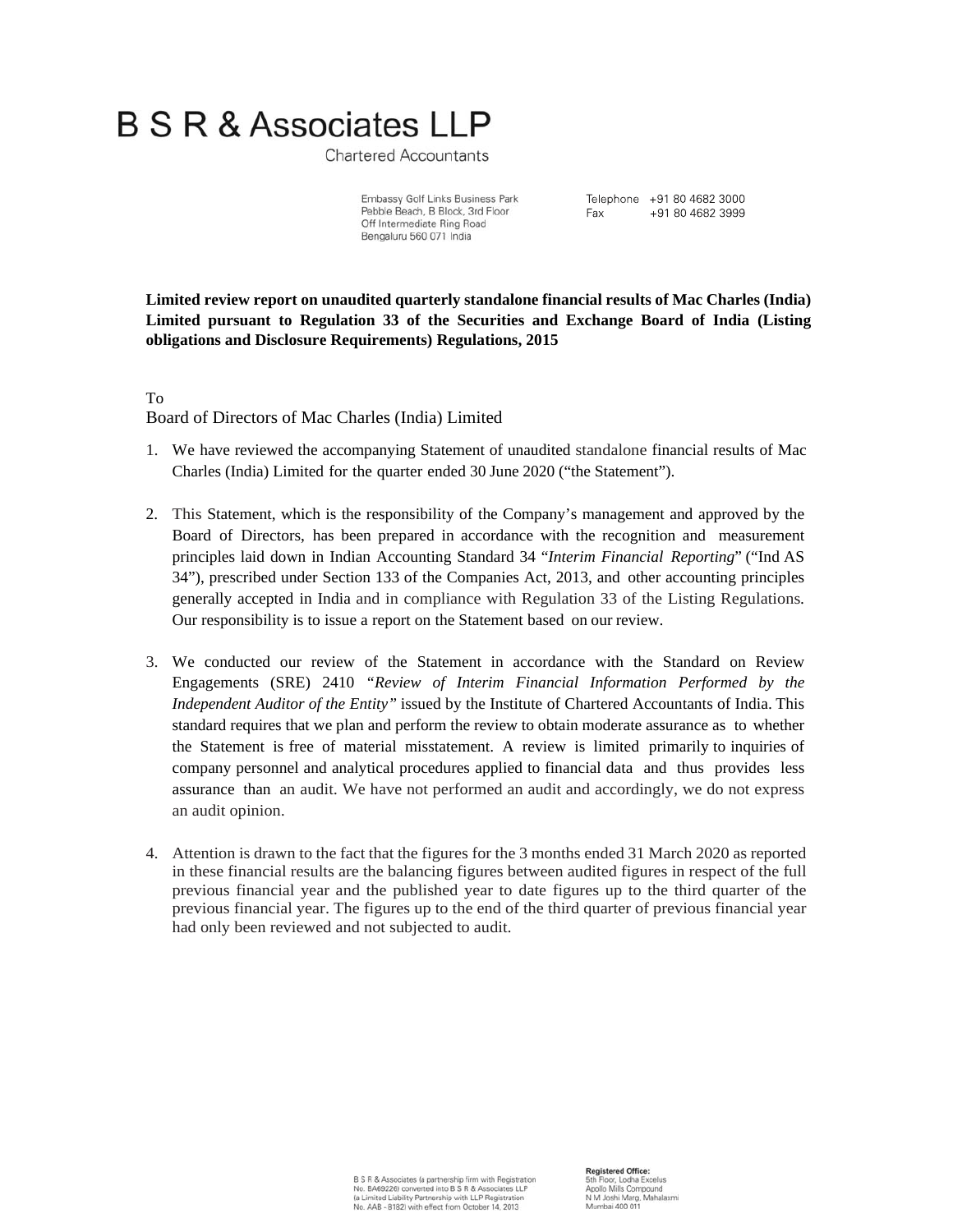5. Based on our review conducted as above, nothing has come to our attention that causes us to believe that the accompanying Statement, prepared in accordance with applicable accounting standards and other recognized accounting practices and policies has not disclosed the information required to be disclosed in terms of Regulation 33 of the SEBI (Listing Obligations and Disclosure Requirements) Regulations, 2015 including the manner in which it is to be disclosed, or that it contains any material misstatement.

## *for* **B S R & Associates LLP**  *Chartered Accountants*

Firm's Registration No.: 116231W/W-100024

RUSHANK SHAMSUNDA SHAMSUNDAR R MUTHREJA Date: 2020.07.31 Digitally signed by RUSHANK **MUTHREJA** 18:02:50 +05'30'

## **Rushank Muthreja**

*Partner* Membership No.: 211386 UDIN : 20211386AAAABU7071

 Bengaluru 31 July 2020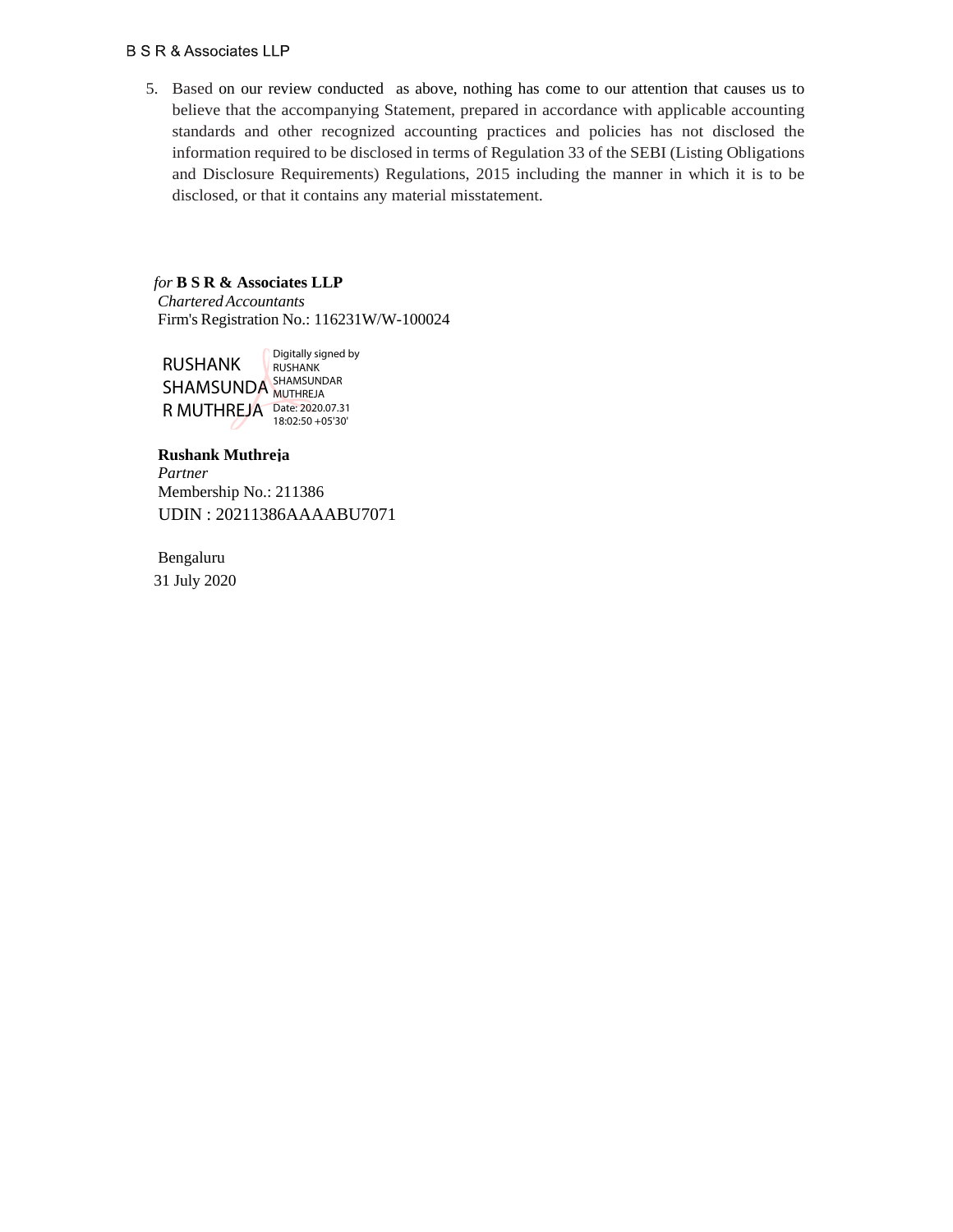| Part I: Statement of unaudited standalone financial results for the quarter ended 30 June 2020 |  |  |  |  |  |
|------------------------------------------------------------------------------------------------|--|--|--|--|--|
|                                                                                                |  |  |  |  |  |

|                | Sl. No. Particulars                                                          |                  | (Rs in million except per share data)<br><b>Year Ended</b> |                  |                |
|----------------|------------------------------------------------------------------------------|------------------|------------------------------------------------------------|------------------|----------------|
|                |                                                                              | 30-Jun-20        | Quarter ended<br>31-Mar-20                                 | 30-Jun-19        | 31-Mar-20      |
|                |                                                                              | <b>Unaudited</b> | <b>Audited</b>                                             | <b>Unaudited</b> | <b>Audited</b> |
| $\mathbf{1}$   | <b>Income</b>                                                                |                  |                                                            |                  |                |
|                | a) Revenue from operations                                                   | 54.84            | 50.60                                                      | 52.94            | 245.72         |
|                | b) Other income                                                              | 1.34             | 11.62                                                      | 10.14            | 34.32          |
|                | Total income (a+b)                                                           | 56.18            | 62.22                                                      | 63.08            | 280.04         |
|                |                                                                              |                  |                                                            |                  |                |
| $\overline{c}$ | <b>Expenses</b>                                                              | 4.07             | 4.08                                                       | 5.46             | 17.96          |
|                | a) Maintenance and upkeep services                                           | 7.14             | 5.70                                                       | 3.45             | 14.99          |
|                | b) Employee benefit expense<br>c) Finance costs                              | 25.72            | 26.63                                                      | 28.21            | 110.35         |
|                | d) Depreciation and amortization expense                                     | 8.59             | 8.81                                                       | 9.06             | 35.68          |
|                |                                                                              |                  | 56.02                                                      | 14.66            | 90.92          |
|                | e) Other expenses                                                            | 6.38<br>51.90    |                                                            | 60.84            | 269.90         |
|                | Total expenses (a+b+c+d+e)                                                   |                  | 101.24                                                     |                  |                |
| 3              | Profit/(loss) before exceptional items and tax (1-2)                         | 4.28             | (39.02)                                                    | 2.24             | 10.14          |
| $\overline{4}$ | <b>Exceptional Items</b>                                                     |                  |                                                            |                  |                |
| 5              | Profit/(loss) before tax $(3+4)$                                             | 4.28             | (39.02)                                                    | 2.24             | 10.14          |
| 6              | Tax expense                                                                  |                  | 9.03                                                       | (2.92)           | (2.15)         |
| $\overline{7}$ | Profit/(loss) from continuing operations after tax (5-6)                     | 4.28             | (48.05)                                                    | 5.16             | 12.29          |
|                |                                                                              |                  |                                                            |                  |                |
| 8              | Profit/(loss) from discontinued operations                                   | (8.15)           | (8.39)                                                     | 21.52            | (178.66)       |
| 9              | Tax expense of discontinued operations                                       |                  | (12.96)                                                    | 7.34             | (40.70)        |
| 10             | Profit/(loss) from discontinued operations after tax (8-9)                   | (8.15)           | 4.57                                                       | 14.18            | (137.96)       |
| 11             | Profit/(loss) for the period $(7+10)$                                        | (3.87)           | (43.48)                                                    | 19.34            | (125.67)       |
|                | Other comprehensive income                                                   |                  |                                                            |                  |                |
|                | Items that will not be reclassified to profit or loss, net of tax :          |                  |                                                            |                  |                |
|                | Remeasurements of defined benefit liability/(asset)                          | 0.03             | 3.39                                                       | 0.35             | 1.98           |
|                | Equity instruments through Other Comprehensive Income - net changes in       | 0.88             | (1.97)                                                     | 0.09             | (1.25)         |
|                | fair value                                                                   |                  |                                                            |                  |                |
|                | Income tax relating to items that will not be reclassified to profit or loss | (0.26)           | (0.39)                                                     | (0.13)           | (0.21)         |
| 12             | Other comprehensive income/(loss) for the period, net of tax                 | 0.65             | 1.03                                                       | 0.31             | $0.52\,$       |
|                |                                                                              |                  |                                                            |                  |                |
| 13             | Total comprehensive income/(loss) for the period $(11+12)$                   | (3.22)           | (42.45)                                                    | 19.65            | (125.15)       |
| 14             | Paid-up equity share capital (face value of Rs.10 each)                      | 131.01           | 131.01                                                     | 131.01           | 131.01         |
| 15             | Reserves excluding revaluation reserve                                       |                  |                                                            |                  | 2,768.73       |
| 16             | Earnings per equity share (not annualised)                                   |                  |                                                            |                  |                |
|                | Continuing operations                                                        |                  |                                                            |                  |                |
|                | (a) Basic $(Rs)$                                                             | 0.33             | (3.67)                                                     | 0.39             | 0.94           |
|                | (b) Diluted (Rs)                                                             | 0.33             | (3.67)                                                     | 0.39             | 0.94           |
|                | <b>Discontinued Operations</b>                                               |                  |                                                            |                  |                |
|                | (a) Basic $(Rs)$                                                             | (0.62)           | 0.35                                                       | 1.08             | (10.53)        |
|                | $(b)$ Diluted $(Rs)$                                                         | (0.62)           | 0.35                                                       | 1.08             | (10.53)        |
|                | Continuing & Discontinued operations                                         |                  |                                                            |                  |                |
|                | (a) Basic $(Rs)$                                                             | (0.30)           | (3.32)                                                     | 1.48             | (9.59)         |
|                | $(b)$ Diluted $(Rs)$                                                         | (0.30)           | (3.32)                                                     | 1.48             | (9.59)         |

See accompanying notes to the financial results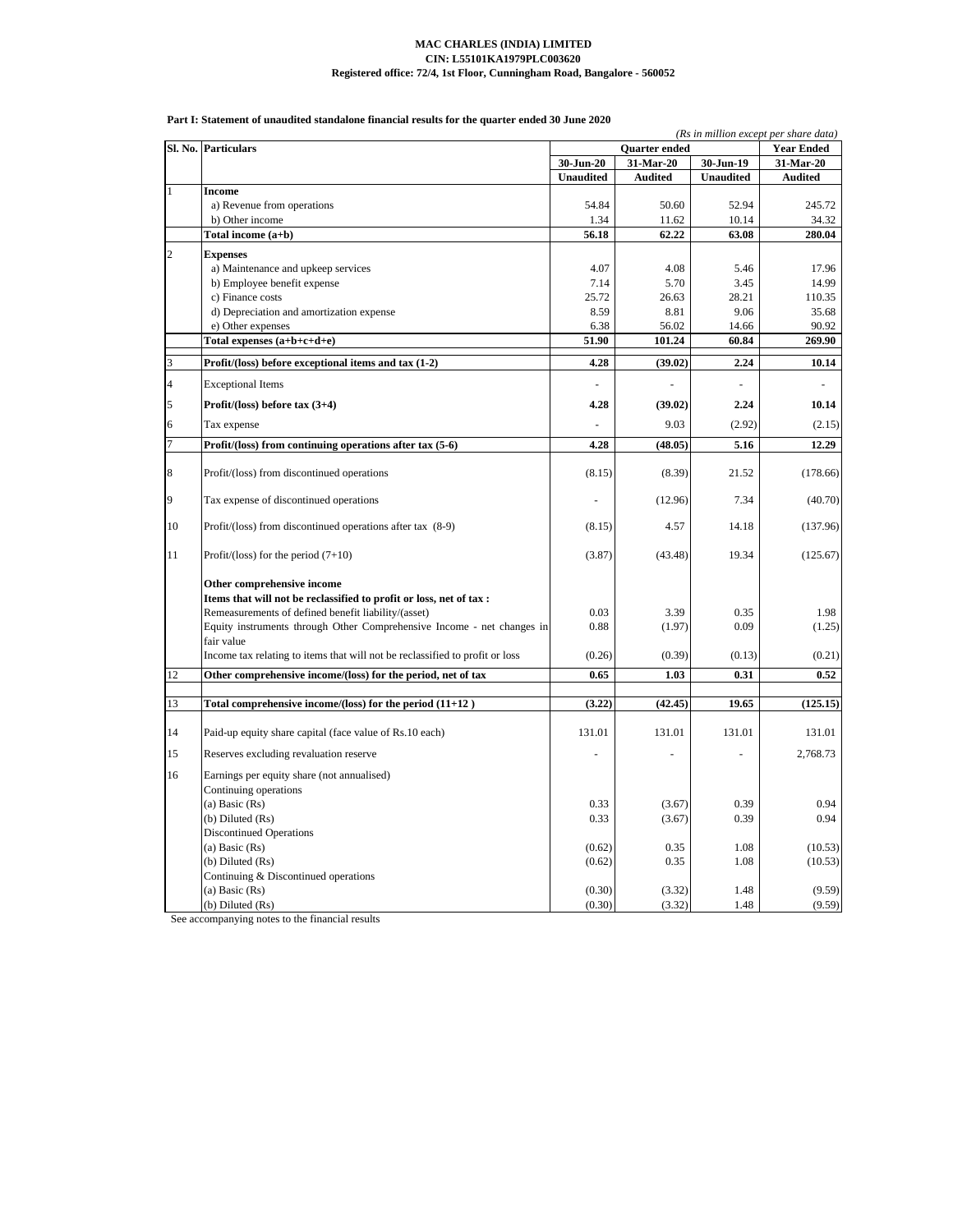## **CIN: L55101KA1979PLC003620 Registered office: 72/4, 1st Floor, Cunningham Road, Bangalore - 560052 MAC CHARLES (INDIA) LIMITED**

### **Notes:**

- 1 The Statement of unaudited standalone financial results ('the Statement') of Mac Charles (India) Limited ('the Company') for the quarter ended 30 June 2020 has been reviewed by the Audit Committee and thereafter approved by the Board of Directors in its meeting held on 31 July 2020.
- 2 The figures for the quarter ended 31 March 2020 as reported in these standalone financial results are the balancing figures between audited figures in respect of full financial year and the published year to date figures up to the end of third quarter of the relevant financial year. Also the figures up to the end of the third quarter of the respective financial year have only been reviewed and not subjected to audit. The Audit report of the Statutory Auditors is being filed with Bombay Stock Exchange and is also available on the Company's website www.maccharlesindia.com.
- 3 Pursuant to the provisions of Listing Agreement, the Management has decided to publish unaudited standalone and consolidated financial results in the newspapers. The said financial results of the Company will also be made available on the Company's website www.maccharlesindia.com and also on the website of BSE (www.bseindia.com).
- 4 These financial results have been prepared in accordance with Indian Accounting Standard ('Ind AS') prescribed under Section 133 of the Companies Act, 2013 read with rule 3 of the Companies (Indian Accounting Standards) Rules, 2015 and Companies (Indian Accounting Standard) Amendment Rules, 2016 and in terms of Regulation 33 of the Securities and Exchange Board of India (Listing Obligations and Disclosure Requirements) Regulations, 2015.
- 5 In accordance with Ind AS 108, Operating segments, segment information has been provided in the unaudited consolidated financial results of the Company and therefore no separate disclosure on segment information is given in these standalone financial results.

#### 6 **Discontinued Operations**

i For commercial reasons management proposed that the Hotel operations of the Company be discontinued. In the meeting of the Board of Directors held on 26 August 2019, approval was granted for the discontinuation of the hotel business. Consequently, pursuant to the requirements of Ind AS 105 - *Non Current Assets Held for Sale and Discontinued Operations* , the Company has classified the assets and liabilities pertaining to the Hotel business for the current and prior periods presented as 'Assets/ liabilities associated with discontinued operations' and measured them at lower of cost and fair value as at 30 June 2020.

The net profit/(loss) from the hotel operations of the Mac Charles (India) Limited has been presented separately as 'Discontinued operations' in the statement of unaudited standalone financial results.

ii *(Rs in million)* The results from Hotel operations of the Company are as follows :

|                                                      |                          | Year ended     |                  |                |  |
|------------------------------------------------------|--------------------------|----------------|------------------|----------------|--|
| <b>Particulars</b>                                   | $30 - Jun - 20$          | 31-Mar-20      | 30-Jun-19        | 31-Mar-20      |  |
|                                                      | <b>Unaudited</b>         | <b>Audited</b> | <b>Unaudited</b> | <b>Audited</b> |  |
| <b>Income</b>                                        |                          |                |                  |                |  |
| a) Revenue from operations                           | ٠                        | 0.13           | 93.39            | 173.36         |  |
| b) Other income                                      | $\overline{\phantom{a}}$ | 0.02           | 1.09             | 2.09           |  |
| Total income $(a+b)$                                 | ٠                        | 0.15           | 94.48            | 175.45         |  |
| <b>Expenses</b>                                      |                          |                |                  |                |  |
| a) Cost of material consumed                         | ۰                        |                | 14.51            | 28.86          |  |
| b) Maintenance and upkeep services                   | ٠                        | 0.37           | 7.76             | 17.51          |  |
| c) Employee benefit expense                          | 8.15                     | 6.52           | 34.20            | 257.30         |  |
| d) Depreciation and amortization expense             |                          |                | 2.86             | 6.65           |  |
| e) Other expenses                                    | ٠                        | 1.65           | 13.63            | 43.79          |  |
| Total expenses $(a+b+c+d+e)$                         | 8.15                     | 8.54           | 72.96            | 354.11         |  |
| Profit/(loss) before tax                             | (8.15)                   | (8.39)         | 21.52            | (178.66)       |  |
| Tax expense                                          | ٠                        | (12.96)        | 7.34             | (40.70)        |  |
| Profit/(loss) from discontinued operations after tax | (8.15)                   | 4.57           | 14.18            | (137.96)       |  |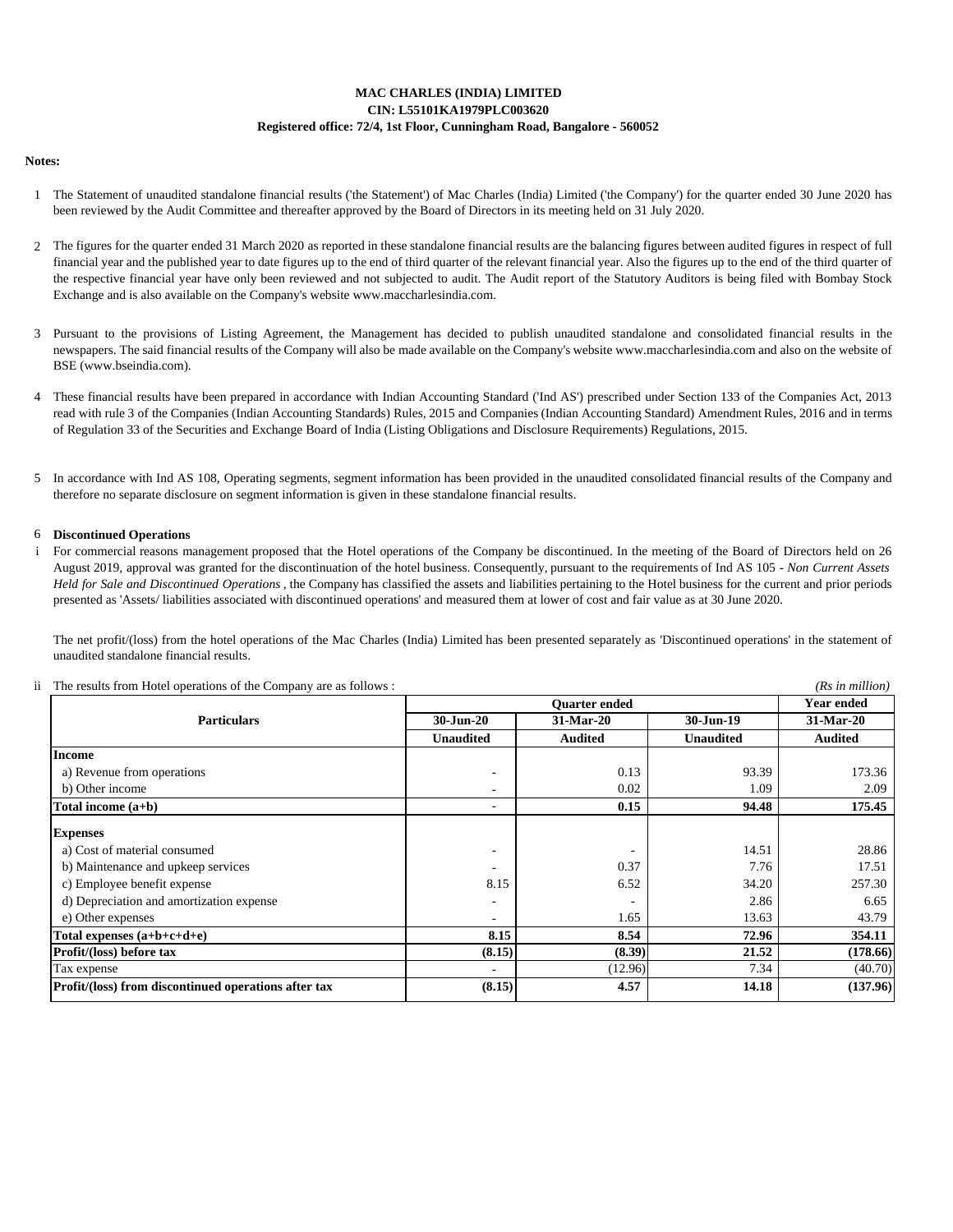### **CIN: L55101KA1979PLC003620 Registered office: 72/4, 1st Floor, Cunningham Road, Bangalore - 560052 MAC CHARLES (INDIA) LIMITED**

#### **Notes (continued)**

7 In March 2020, the World Health Organisation declared COVID-19 to be 'the pandemic'. This pandemic has resulted in disruption to regular business operations due to lockdown, disruptions in transportation, travel bans, quarantines, social distancing and other emergency measures imposed by the government. The Company has adopted measures to curb the spread of infection in order to protect the health of its employees and ensure business continuity with minimal disruption. The Company believes that the COVID 19 pandemic will only have a short term impact on its operations and growth plans and after easing of the lockdown restrictions, the business is expected to return to normal.

Further, owing to the discontinuance of the hotel operations of the Company during previous year, which was the single largest segment of the Company's business, the Company has evaluated its ability to sustain it operations in the foreseeable future. Considering net positive cash flows projected from continuing operations in the foreseeable future, market value of the land owned by the Company, continued committed financial support from the Holding Company and access to lines of credit, Management believes that the Company will not have any challenge in meeting its financial obligations for the next 12 months from the date of the standalone financial results.

The actual impact of the global health pandemic may be different from that which has been estimated, as the COVID -19 situation evolves in India and globally. The Company will continue to closely monitor any material changes to future economic conditions. However, the pandemic did not have any material impact on the financial result for the year quarter 30 June 2020.

*for* and on behalf of Board of Directors of

**Mac Charles (India) Limited P.B. Appiah Director** Place : Bengaluru Date: 31 July 2020 PALECANDA **Digitally signed by** APPIAH BOPANNA BOPANNA Date: 2020.07.31 17:41:31 +05'30'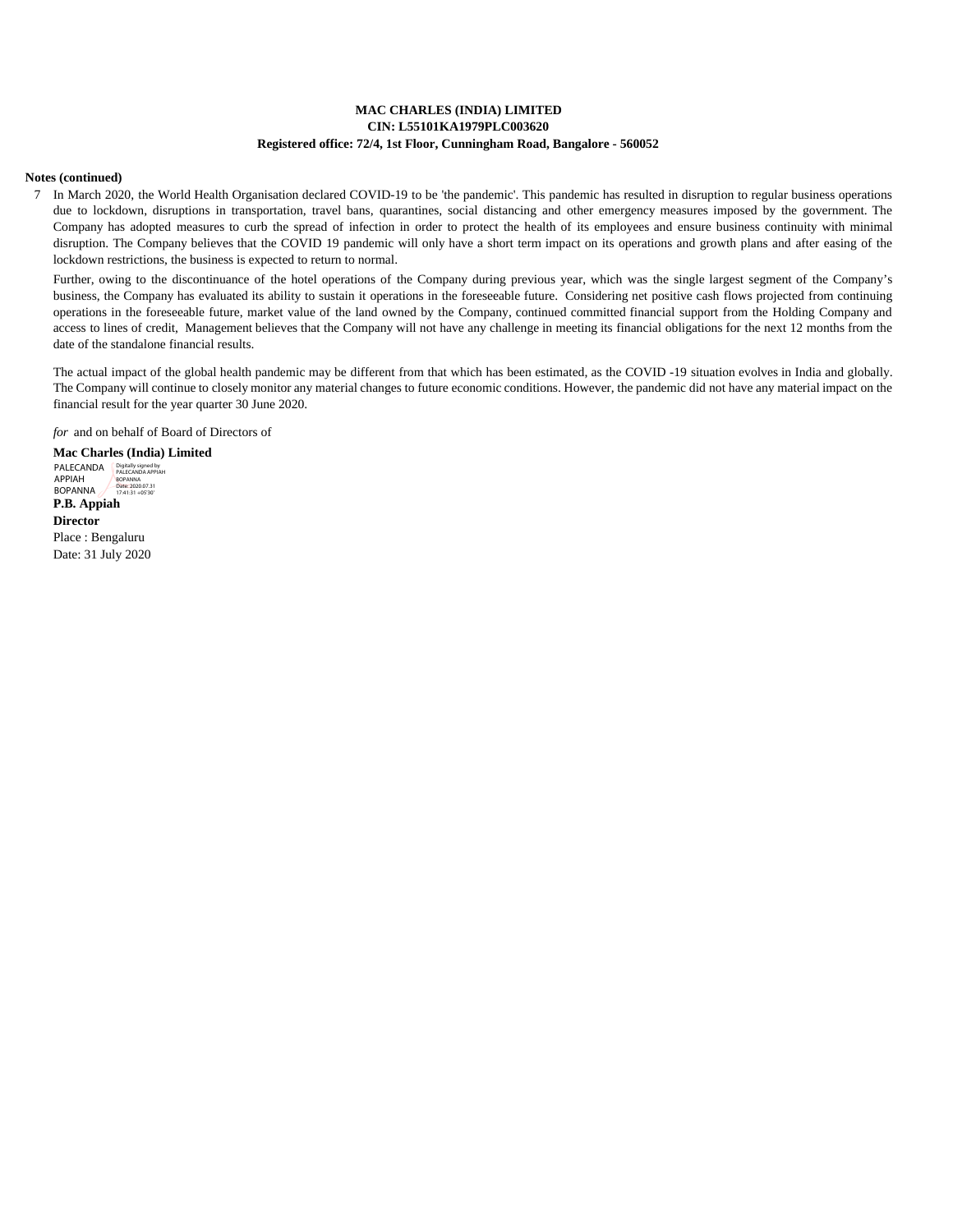**Chartered Accountants** 

Telephone +91 80 4682 3000 +91 80 4682 3999 Fax:

Embassy Golf Links Business Park Pebble Beach, B Block, 3rd Floor Off Intermediate Ring Road Bengaluru 560 071 India

**Limited review report on unaudited quarterly consolidated financial results of Mac Charles (India) Limited pursuant to Regulation 33 of the Securities and Exchange Board of India (Listing obligations and Disclosure Requirements) Regulations, 2015** 

To Board of Directors of Mac Charles (India) Limited

- 1. We have reviewed the accompanying Statement of unaudited consolidated financial results of Mac Charles (India) Limited ("the Parent") and its subsidiaries (the Parent and its subsidiaries together referred to as "the Group"), for the quarter ended 30 June 2020 ("the Statement"), being submitted by the Parent pursuant to the requirements of Regulation 33 of the SEBI (Listing Obligations and Disclosure Requirements) Regulations, 2015, as amended ('Listing Regulations').
- 2. This Statement, which is the responsibility of the Parent's management and approved by the Parent's Board of Directors, has been prepared in accordance with the recognition and measurement principles laid down in Indian Accounting Standard 34 "*Interim Financial Reporting*" ("Ind AS 34"), prescribed under Section 133 of the Companies Act, 2013, and other accounting principles generally accepted in India and in compliance with Regulation 33 of the Listing Regulations. Our responsibility is to express a conclusion on the Statement based on our review.
- 3. We conducted our review of the Statement in accordance with the Standard on Review Engagements (SRE) 2410 *"Review of Interim Financial Information Performed by the Independent Auditor of the Entity",* issued by the Institute of Chartered Accountants of India. A review of interim financial information consists of making inquiries, primarily of persons responsible for financial and accounting matters, and applying analytical and other review procedures. A review is substantially less in scope than an audit conducted in accordance with Standards on Auditing and consequently does not enable us to obtain assurance that we would become aware of all significant matters that might be identified in an audit. Accordingly, we do not express an audit opinion.

We also performed procedures in accordance with the circular issued by the SEBI under Regulation 33 (8) of the Listing Regulations, to the extent applicable.

4. The Statement includes the results of Airport Golf View Hotels and Suits Private Limited, Neptune Real Estate Private Limited and Blue Lagoon Real Estate Private Limited*.*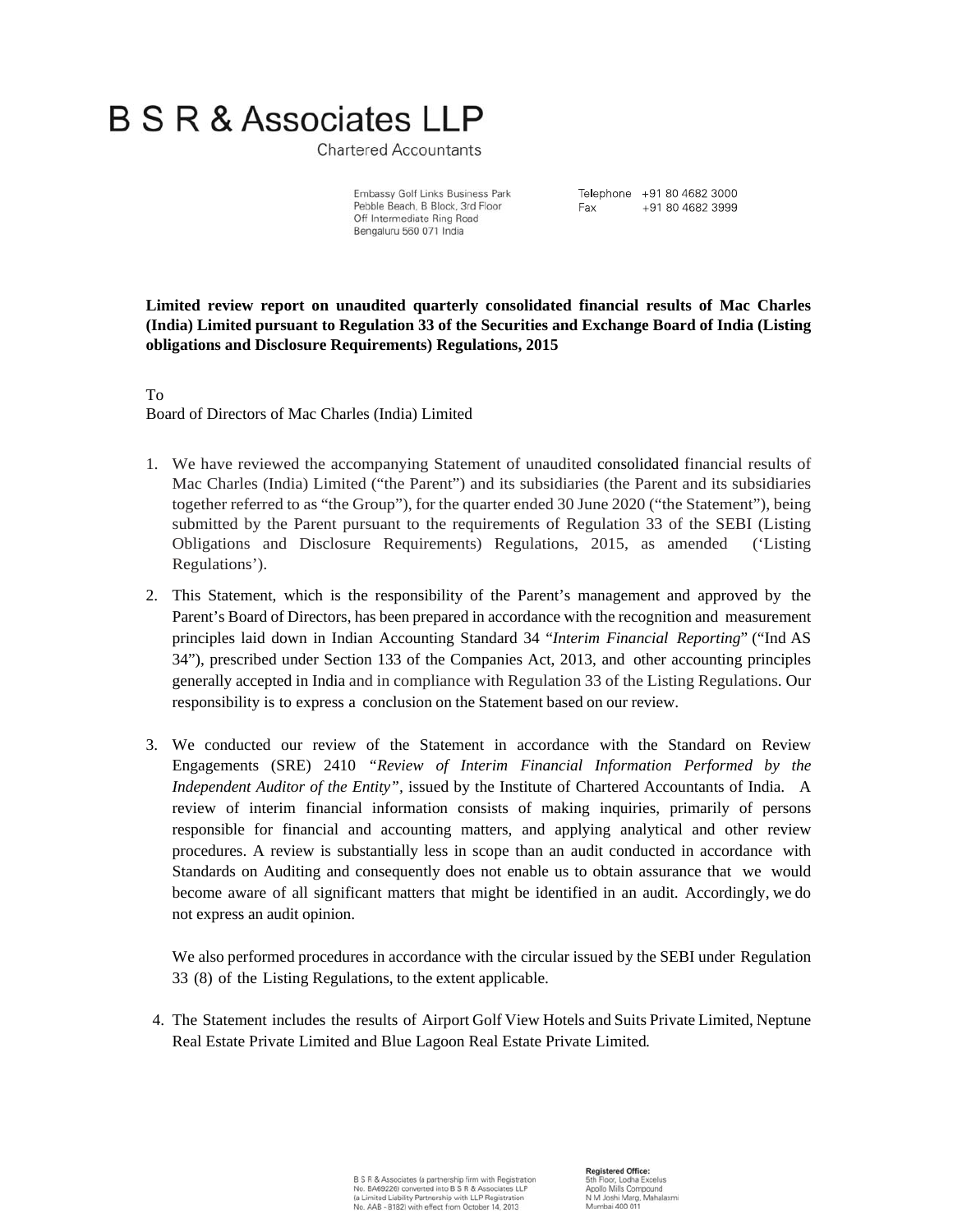- 5. Attention is drawn to the fact that the figures for the 3 months ended 31 March 2020 as reported in these financial results are the balancing figures between audited figures in respect of the full previous financial year and the published year to date figures up to the third quarter of the previous financial year. The figures up to the end of the third quarter of previous financial year had only been reviewed and not subjected to audit.
- 6. Based on our review conducted and procedures performed as stated in paragraph 3 above and based on the consideration of the review reports of the other auditors referred to in paragraph 7 below, nothing has come to our attention that causes us to believe that the accompanying Statement, prepared in accordance with the recognition and measurement principles laid down in the aforesaid Indian Accounting Standard and other accounting principles generally accepted in India, has not disclosed the information required to be disclosed in terms of Regulation 33 of the Listing Regulations, including the manner in which it is to be disclosed, or that it contains any material misstatement.
- 7. We did not review the interim financial information of the three subsidiaries included in the Statement, whose interim financial information reflect total revenue (before consolidation adjustments) of Rs 7.81 million and total net loss after tax (before consolidation adjustments) of Rs 1.63 million for the quarter ended 30 June 2020 as considered in the consolidated unaudited financial results. These unaudited interim financial information have been reviewed by other auditors whose reports have been furnished to us by the management and our conclusion on the Statement, in so far as it relates to the amounts and disclosures included in respect of these three subsidiaries, is based solely on the reports of the other auditors and the procedures performed by us as stated in paragraph 3 above.

Our conclusion on the Statement is not modified in respect of the above matter.

*for* **B S R & Associates LLP**

*Chartered Accountants*  Firm's Registration No.: 116231W/W-100024

RUSHANK Digitally signed SHAMSUN SHAMSUNDAR DAR MUTHREJA 18:02:16 +05'30' by RUSHANK MUTHREJA Date: 2020.07.31

## **Rushank Muthreja**

*Partner* Membership No.: 211386 UDIN : 20211386AAAABV3405

 Bengaluru 31 July 2020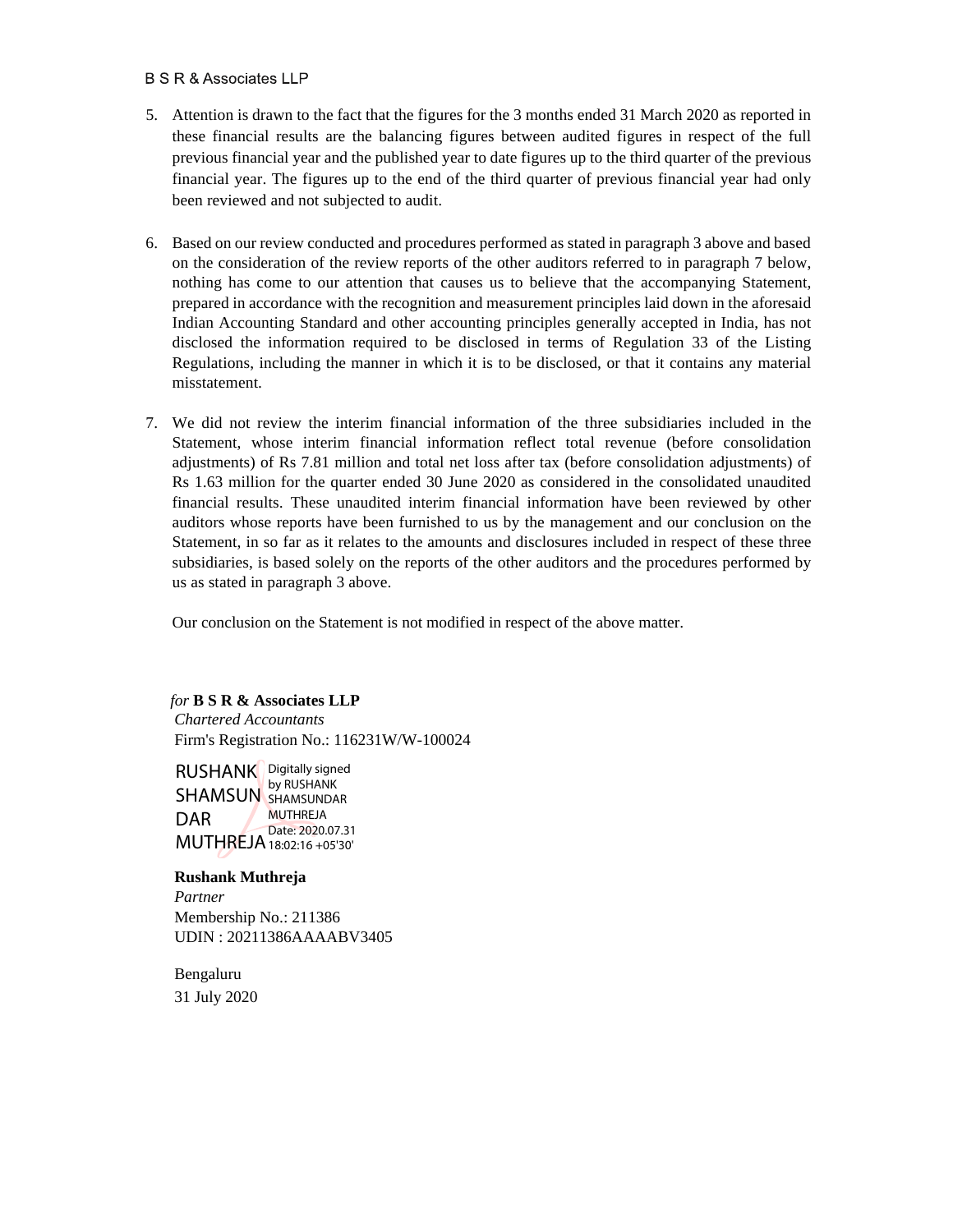### **MAC CHARLES (INDIA) LIMITED CIN: L55101KA1979PLC003620**

## **Registered office: 72/4, 1st Floor, Cunningham Road, Bangalore - 560052**

#### **Part I: Statement of unaudited consolidated financial results for the quarter ended 30 June 2020**

| Sl. No. Particulars<br>Quarter ended<br><b>Year ended</b><br>31-Mar-20<br>30-Jun-19<br>31-Mar-20<br>30-Jun-20<br><b>Unaudited</b><br><b>Audited</b><br><b>Unaudited</b><br><b>Audited</b><br>$\mathbf{1}$<br><b>Income</b><br>a) Revenue from operations<br>62.57<br>66.39<br>304.79<br>67.60<br>b) Other income<br>10.28<br>10.66<br>34.40<br>1.42<br>63.99<br>76.67<br>78.26<br>339.19<br>Total income (a+b)<br>$\overline{2}$<br><b>Expenses</b><br>a) Cost of material consumed<br>5.03<br>4.15<br>5.44<br>b) Maintenance and upkeep services<br>4.35<br>6.58<br>4.40<br>c) Employee benefit expense<br>9.24<br>9.04<br>7.63<br>d) Finance costs<br>25.75<br>42.54<br>26.68<br>e) Depreciation and amortization expense<br>9.15<br>9.24<br>9.66<br>f) Other expenses<br>8.70<br>60.04<br>19.00<br>Total expenses (a+b+c+d+e+f)<br>61.34<br>90.85<br>114.43<br>$\mathfrak{Z}$<br>2.65<br>(12.59)<br>Profit/(loss) before exceptional items and tax (1-2)<br>(37.76)<br><b>Exceptional Items</b><br>$\overline{4}$<br>5<br>Profit/(loss) before tax (3+4)<br>(37.76)<br>(12.59)<br>2.65<br>9.12<br>(2.92)<br>6<br>Tax expense<br>$\overline{7}$<br>2.65<br>(46.88)<br>Profit/(loss) from continuing operations after tax (5-6)<br>(9.67)<br>8<br>Profit/(loss) from discontinued operations<br>(8.15)<br>(8.39)<br>21.52<br>9<br>Tax expense of discontinued operations<br>(12.96)<br>7.34<br>10<br>Profit/(loss) from discontinued operations after tax (8-9)<br>4.57<br>(8.15)<br>14.18<br>11<br>Profit/(loss) for the period $(7+10)$<br>(5.50)<br>(42.31)<br>4.51<br>Other comprehensive income<br>Items that will not be reclassified to profit or loss, net of tax :<br>Remeasurements of defined benefit liability/(asset)<br>0.03<br>3.39<br>0.35<br>Equity instruments through Other Comprehensive Income - net changes in<br>0.88<br>(1.97)<br>0.09<br>fair value<br>Income tax relating to items that will not be reclassified to profit or loss<br>(0.26)<br>(0.39)<br>(0.13)<br>12<br>Other comprehensive income/(loss) for the period, net of tax<br>0.65<br>1.03<br>0.31<br>0.52<br>13<br>Total comprehensive income/(loss) for the period $(11+12)$<br>(4.85)<br>(41.28)<br>4.82<br>14<br>131.01<br>131.01<br>Paid-up equity share capital (face value of Rs.10 each)<br>131.01<br>131.01<br>15<br>Reserves excluding revaluation reserve<br>637.46<br>16<br>Earnings per equity share (not annualised)<br>Continuing operations<br>(a) Basic (Rs)<br>0.20<br>(3.58)<br>(0.74)<br>(2.60)<br>$(b)$ Diluted $(Rs)$<br>0.20<br>(3.58)<br>(0.74)<br>(2.60) |  |                                |  |  | (Rs in million)    |
|--------------------------------------------------------------------------------------------------------------------------------------------------------------------------------------------------------------------------------------------------------------------------------------------------------------------------------------------------------------------------------------------------------------------------------------------------------------------------------------------------------------------------------------------------------------------------------------------------------------------------------------------------------------------------------------------------------------------------------------------------------------------------------------------------------------------------------------------------------------------------------------------------------------------------------------------------------------------------------------------------------------------------------------------------------------------------------------------------------------------------------------------------------------------------------------------------------------------------------------------------------------------------------------------------------------------------------------------------------------------------------------------------------------------------------------------------------------------------------------------------------------------------------------------------------------------------------------------------------------------------------------------------------------------------------------------------------------------------------------------------------------------------------------------------------------------------------------------------------------------------------------------------------------------------------------------------------------------------------------------------------------------------------------------------------------------------------------------------------------------------------------------------------------------------------------------------------------------------------------------------------------------------------------------------------------------------------------------------------------------------------------------------------------------------------------------------------------------------------------------------------------------------------------------------------------------------|--|--------------------------------|--|--|--------------------|
|                                                                                                                                                                                                                                                                                                                                                                                                                                                                                                                                                                                                                                                                                                                                                                                                                                                                                                                                                                                                                                                                                                                                                                                                                                                                                                                                                                                                                                                                                                                                                                                                                                                                                                                                                                                                                                                                                                                                                                                                                                                                                                                                                                                                                                                                                                                                                                                                                                                                                                                                                                          |  |                                |  |  |                    |
|                                                                                                                                                                                                                                                                                                                                                                                                                                                                                                                                                                                                                                                                                                                                                                                                                                                                                                                                                                                                                                                                                                                                                                                                                                                                                                                                                                                                                                                                                                                                                                                                                                                                                                                                                                                                                                                                                                                                                                                                                                                                                                                                                                                                                                                                                                                                                                                                                                                                                                                                                                          |  |                                |  |  |                    |
|                                                                                                                                                                                                                                                                                                                                                                                                                                                                                                                                                                                                                                                                                                                                                                                                                                                                                                                                                                                                                                                                                                                                                                                                                                                                                                                                                                                                                                                                                                                                                                                                                                                                                                                                                                                                                                                                                                                                                                                                                                                                                                                                                                                                                                                                                                                                                                                                                                                                                                                                                                          |  |                                |  |  |                    |
|                                                                                                                                                                                                                                                                                                                                                                                                                                                                                                                                                                                                                                                                                                                                                                                                                                                                                                                                                                                                                                                                                                                                                                                                                                                                                                                                                                                                                                                                                                                                                                                                                                                                                                                                                                                                                                                                                                                                                                                                                                                                                                                                                                                                                                                                                                                                                                                                                                                                                                                                                                          |  |                                |  |  |                    |
|                                                                                                                                                                                                                                                                                                                                                                                                                                                                                                                                                                                                                                                                                                                                                                                                                                                                                                                                                                                                                                                                                                                                                                                                                                                                                                                                                                                                                                                                                                                                                                                                                                                                                                                                                                                                                                                                                                                                                                                                                                                                                                                                                                                                                                                                                                                                                                                                                                                                                                                                                                          |  |                                |  |  |                    |
|                                                                                                                                                                                                                                                                                                                                                                                                                                                                                                                                                                                                                                                                                                                                                                                                                                                                                                                                                                                                                                                                                                                                                                                                                                                                                                                                                                                                                                                                                                                                                                                                                                                                                                                                                                                                                                                                                                                                                                                                                                                                                                                                                                                                                                                                                                                                                                                                                                                                                                                                                                          |  |                                |  |  |                    |
|                                                                                                                                                                                                                                                                                                                                                                                                                                                                                                                                                                                                                                                                                                                                                                                                                                                                                                                                                                                                                                                                                                                                                                                                                                                                                                                                                                                                                                                                                                                                                                                                                                                                                                                                                                                                                                                                                                                                                                                                                                                                                                                                                                                                                                                                                                                                                                                                                                                                                                                                                                          |  |                                |  |  |                    |
|                                                                                                                                                                                                                                                                                                                                                                                                                                                                                                                                                                                                                                                                                                                                                                                                                                                                                                                                                                                                                                                                                                                                                                                                                                                                                                                                                                                                                                                                                                                                                                                                                                                                                                                                                                                                                                                                                                                                                                                                                                                                                                                                                                                                                                                                                                                                                                                                                                                                                                                                                                          |  |                                |  |  |                    |
|                                                                                                                                                                                                                                                                                                                                                                                                                                                                                                                                                                                                                                                                                                                                                                                                                                                                                                                                                                                                                                                                                                                                                                                                                                                                                                                                                                                                                                                                                                                                                                                                                                                                                                                                                                                                                                                                                                                                                                                                                                                                                                                                                                                                                                                                                                                                                                                                                                                                                                                                                                          |  |                                |  |  | 20.78              |
|                                                                                                                                                                                                                                                                                                                                                                                                                                                                                                                                                                                                                                                                                                                                                                                                                                                                                                                                                                                                                                                                                                                                                                                                                                                                                                                                                                                                                                                                                                                                                                                                                                                                                                                                                                                                                                                                                                                                                                                                                                                                                                                                                                                                                                                                                                                                                                                                                                                                                                                                                                          |  |                                |  |  | 21.68              |
|                                                                                                                                                                                                                                                                                                                                                                                                                                                                                                                                                                                                                                                                                                                                                                                                                                                                                                                                                                                                                                                                                                                                                                                                                                                                                                                                                                                                                                                                                                                                                                                                                                                                                                                                                                                                                                                                                                                                                                                                                                                                                                                                                                                                                                                                                                                                                                                                                                                                                                                                                                          |  |                                |  |  | 30.67              |
|                                                                                                                                                                                                                                                                                                                                                                                                                                                                                                                                                                                                                                                                                                                                                                                                                                                                                                                                                                                                                                                                                                                                                                                                                                                                                                                                                                                                                                                                                                                                                                                                                                                                                                                                                                                                                                                                                                                                                                                                                                                                                                                                                                                                                                                                                                                                                                                                                                                                                                                                                                          |  |                                |  |  | 172.40             |
|                                                                                                                                                                                                                                                                                                                                                                                                                                                                                                                                                                                                                                                                                                                                                                                                                                                                                                                                                                                                                                                                                                                                                                                                                                                                                                                                                                                                                                                                                                                                                                                                                                                                                                                                                                                                                                                                                                                                                                                                                                                                                                                                                                                                                                                                                                                                                                                                                                                                                                                                                                          |  |                                |  |  | 37.93              |
|                                                                                                                                                                                                                                                                                                                                                                                                                                                                                                                                                                                                                                                                                                                                                                                                                                                                                                                                                                                                                                                                                                                                                                                                                                                                                                                                                                                                                                                                                                                                                                                                                                                                                                                                                                                                                                                                                                                                                                                                                                                                                                                                                                                                                                                                                                                                                                                                                                                                                                                                                                          |  |                                |  |  | 107.64             |
|                                                                                                                                                                                                                                                                                                                                                                                                                                                                                                                                                                                                                                                                                                                                                                                                                                                                                                                                                                                                                                                                                                                                                                                                                                                                                                                                                                                                                                                                                                                                                                                                                                                                                                                                                                                                                                                                                                                                                                                                                                                                                                                                                                                                                                                                                                                                                                                                                                                                                                                                                                          |  |                                |  |  | 391.10             |
|                                                                                                                                                                                                                                                                                                                                                                                                                                                                                                                                                                                                                                                                                                                                                                                                                                                                                                                                                                                                                                                                                                                                                                                                                                                                                                                                                                                                                                                                                                                                                                                                                                                                                                                                                                                                                                                                                                                                                                                                                                                                                                                                                                                                                                                                                                                                                                                                                                                                                                                                                                          |  |                                |  |  | (51.91)            |
|                                                                                                                                                                                                                                                                                                                                                                                                                                                                                                                                                                                                                                                                                                                                                                                                                                                                                                                                                                                                                                                                                                                                                                                                                                                                                                                                                                                                                                                                                                                                                                                                                                                                                                                                                                                                                                                                                                                                                                                                                                                                                                                                                                                                                                                                                                                                                                                                                                                                                                                                                                          |  |                                |  |  |                    |
|                                                                                                                                                                                                                                                                                                                                                                                                                                                                                                                                                                                                                                                                                                                                                                                                                                                                                                                                                                                                                                                                                                                                                                                                                                                                                                                                                                                                                                                                                                                                                                                                                                                                                                                                                                                                                                                                                                                                                                                                                                                                                                                                                                                                                                                                                                                                                                                                                                                                                                                                                                          |  |                                |  |  | (51.91)            |
|                                                                                                                                                                                                                                                                                                                                                                                                                                                                                                                                                                                                                                                                                                                                                                                                                                                                                                                                                                                                                                                                                                                                                                                                                                                                                                                                                                                                                                                                                                                                                                                                                                                                                                                                                                                                                                                                                                                                                                                                                                                                                                                                                                                                                                                                                                                                                                                                                                                                                                                                                                          |  |                                |  |  | (17.80)            |
|                                                                                                                                                                                                                                                                                                                                                                                                                                                                                                                                                                                                                                                                                                                                                                                                                                                                                                                                                                                                                                                                                                                                                                                                                                                                                                                                                                                                                                                                                                                                                                                                                                                                                                                                                                                                                                                                                                                                                                                                                                                                                                                                                                                                                                                                                                                                                                                                                                                                                                                                                                          |  |                                |  |  | (34.11)            |
|                                                                                                                                                                                                                                                                                                                                                                                                                                                                                                                                                                                                                                                                                                                                                                                                                                                                                                                                                                                                                                                                                                                                                                                                                                                                                                                                                                                                                                                                                                                                                                                                                                                                                                                                                                                                                                                                                                                                                                                                                                                                                                                                                                                                                                                                                                                                                                                                                                                                                                                                                                          |  |                                |  |  |                    |
|                                                                                                                                                                                                                                                                                                                                                                                                                                                                                                                                                                                                                                                                                                                                                                                                                                                                                                                                                                                                                                                                                                                                                                                                                                                                                                                                                                                                                                                                                                                                                                                                                                                                                                                                                                                                                                                                                                                                                                                                                                                                                                                                                                                                                                                                                                                                                                                                                                                                                                                                                                          |  |                                |  |  | (178.66)           |
|                                                                                                                                                                                                                                                                                                                                                                                                                                                                                                                                                                                                                                                                                                                                                                                                                                                                                                                                                                                                                                                                                                                                                                                                                                                                                                                                                                                                                                                                                                                                                                                                                                                                                                                                                                                                                                                                                                                                                                                                                                                                                                                                                                                                                                                                                                                                                                                                                                                                                                                                                                          |  |                                |  |  | (40.70)            |
|                                                                                                                                                                                                                                                                                                                                                                                                                                                                                                                                                                                                                                                                                                                                                                                                                                                                                                                                                                                                                                                                                                                                                                                                                                                                                                                                                                                                                                                                                                                                                                                                                                                                                                                                                                                                                                                                                                                                                                                                                                                                                                                                                                                                                                                                                                                                                                                                                                                                                                                                                                          |  |                                |  |  | (137.96)           |
|                                                                                                                                                                                                                                                                                                                                                                                                                                                                                                                                                                                                                                                                                                                                                                                                                                                                                                                                                                                                                                                                                                                                                                                                                                                                                                                                                                                                                                                                                                                                                                                                                                                                                                                                                                                                                                                                                                                                                                                                                                                                                                                                                                                                                                                                                                                                                                                                                                                                                                                                                                          |  |                                |  |  | (172.07)           |
|                                                                                                                                                                                                                                                                                                                                                                                                                                                                                                                                                                                                                                                                                                                                                                                                                                                                                                                                                                                                                                                                                                                                                                                                                                                                                                                                                                                                                                                                                                                                                                                                                                                                                                                                                                                                                                                                                                                                                                                                                                                                                                                                                                                                                                                                                                                                                                                                                                                                                                                                                                          |  |                                |  |  |                    |
|                                                                                                                                                                                                                                                                                                                                                                                                                                                                                                                                                                                                                                                                                                                                                                                                                                                                                                                                                                                                                                                                                                                                                                                                                                                                                                                                                                                                                                                                                                                                                                                                                                                                                                                                                                                                                                                                                                                                                                                                                                                                                                                                                                                                                                                                                                                                                                                                                                                                                                                                                                          |  |                                |  |  |                    |
|                                                                                                                                                                                                                                                                                                                                                                                                                                                                                                                                                                                                                                                                                                                                                                                                                                                                                                                                                                                                                                                                                                                                                                                                                                                                                                                                                                                                                                                                                                                                                                                                                                                                                                                                                                                                                                                                                                                                                                                                                                                                                                                                                                                                                                                                                                                                                                                                                                                                                                                                                                          |  |                                |  |  | 1.98               |
|                                                                                                                                                                                                                                                                                                                                                                                                                                                                                                                                                                                                                                                                                                                                                                                                                                                                                                                                                                                                                                                                                                                                                                                                                                                                                                                                                                                                                                                                                                                                                                                                                                                                                                                                                                                                                                                                                                                                                                                                                                                                                                                                                                                                                                                                                                                                                                                                                                                                                                                                                                          |  |                                |  |  | (1.25)             |
|                                                                                                                                                                                                                                                                                                                                                                                                                                                                                                                                                                                                                                                                                                                                                                                                                                                                                                                                                                                                                                                                                                                                                                                                                                                                                                                                                                                                                                                                                                                                                                                                                                                                                                                                                                                                                                                                                                                                                                                                                                                                                                                                                                                                                                                                                                                                                                                                                                                                                                                                                                          |  |                                |  |  |                    |
|                                                                                                                                                                                                                                                                                                                                                                                                                                                                                                                                                                                                                                                                                                                                                                                                                                                                                                                                                                                                                                                                                                                                                                                                                                                                                                                                                                                                                                                                                                                                                                                                                                                                                                                                                                                                                                                                                                                                                                                                                                                                                                                                                                                                                                                                                                                                                                                                                                                                                                                                                                          |  |                                |  |  | (0.21)             |
|                                                                                                                                                                                                                                                                                                                                                                                                                                                                                                                                                                                                                                                                                                                                                                                                                                                                                                                                                                                                                                                                                                                                                                                                                                                                                                                                                                                                                                                                                                                                                                                                                                                                                                                                                                                                                                                                                                                                                                                                                                                                                                                                                                                                                                                                                                                                                                                                                                                                                                                                                                          |  |                                |  |  |                    |
|                                                                                                                                                                                                                                                                                                                                                                                                                                                                                                                                                                                                                                                                                                                                                                                                                                                                                                                                                                                                                                                                                                                                                                                                                                                                                                                                                                                                                                                                                                                                                                                                                                                                                                                                                                                                                                                                                                                                                                                                                                                                                                                                                                                                                                                                                                                                                                                                                                                                                                                                                                          |  |                                |  |  |                    |
|                                                                                                                                                                                                                                                                                                                                                                                                                                                                                                                                                                                                                                                                                                                                                                                                                                                                                                                                                                                                                                                                                                                                                                                                                                                                                                                                                                                                                                                                                                                                                                                                                                                                                                                                                                                                                                                                                                                                                                                                                                                                                                                                                                                                                                                                                                                                                                                                                                                                                                                                                                          |  |                                |  |  | (171.55)           |
|                                                                                                                                                                                                                                                                                                                                                                                                                                                                                                                                                                                                                                                                                                                                                                                                                                                                                                                                                                                                                                                                                                                                                                                                                                                                                                                                                                                                                                                                                                                                                                                                                                                                                                                                                                                                                                                                                                                                                                                                                                                                                                                                                                                                                                                                                                                                                                                                                                                                                                                                                                          |  |                                |  |  |                    |
|                                                                                                                                                                                                                                                                                                                                                                                                                                                                                                                                                                                                                                                                                                                                                                                                                                                                                                                                                                                                                                                                                                                                                                                                                                                                                                                                                                                                                                                                                                                                                                                                                                                                                                                                                                                                                                                                                                                                                                                                                                                                                                                                                                                                                                                                                                                                                                                                                                                                                                                                                                          |  |                                |  |  |                    |
|                                                                                                                                                                                                                                                                                                                                                                                                                                                                                                                                                                                                                                                                                                                                                                                                                                                                                                                                                                                                                                                                                                                                                                                                                                                                                                                                                                                                                                                                                                                                                                                                                                                                                                                                                                                                                                                                                                                                                                                                                                                                                                                                                                                                                                                                                                                                                                                                                                                                                                                                                                          |  |                                |  |  |                    |
|                                                                                                                                                                                                                                                                                                                                                                                                                                                                                                                                                                                                                                                                                                                                                                                                                                                                                                                                                                                                                                                                                                                                                                                                                                                                                                                                                                                                                                                                                                                                                                                                                                                                                                                                                                                                                                                                                                                                                                                                                                                                                                                                                                                                                                                                                                                                                                                                                                                                                                                                                                          |  |                                |  |  |                    |
|                                                                                                                                                                                                                                                                                                                                                                                                                                                                                                                                                                                                                                                                                                                                                                                                                                                                                                                                                                                                                                                                                                                                                                                                                                                                                                                                                                                                                                                                                                                                                                                                                                                                                                                                                                                                                                                                                                                                                                                                                                                                                                                                                                                                                                                                                                                                                                                                                                                                                                                                                                          |  |                                |  |  |                    |
|                                                                                                                                                                                                                                                                                                                                                                                                                                                                                                                                                                                                                                                                                                                                                                                                                                                                                                                                                                                                                                                                                                                                                                                                                                                                                                                                                                                                                                                                                                                                                                                                                                                                                                                                                                                                                                                                                                                                                                                                                                                                                                                                                                                                                                                                                                                                                                                                                                                                                                                                                                          |  |                                |  |  |                    |
|                                                                                                                                                                                                                                                                                                                                                                                                                                                                                                                                                                                                                                                                                                                                                                                                                                                                                                                                                                                                                                                                                                                                                                                                                                                                                                                                                                                                                                                                                                                                                                                                                                                                                                                                                                                                                                                                                                                                                                                                                                                                                                                                                                                                                                                                                                                                                                                                                                                                                                                                                                          |  |                                |  |  |                    |
|                                                                                                                                                                                                                                                                                                                                                                                                                                                                                                                                                                                                                                                                                                                                                                                                                                                                                                                                                                                                                                                                                                                                                                                                                                                                                                                                                                                                                                                                                                                                                                                                                                                                                                                                                                                                                                                                                                                                                                                                                                                                                                                                                                                                                                                                                                                                                                                                                                                                                                                                                                          |  | <b>Discontinued Operations</b> |  |  |                    |
| (a) Basic (Rs)<br>(0.62)<br>0.35<br>1.08<br>(b) Diluted (Rs)<br>0.35<br>(0.62)<br>1.08                                                                                                                                                                                                                                                                                                                                                                                                                                                                                                                                                                                                                                                                                                                                                                                                                                                                                                                                                                                                                                                                                                                                                                                                                                                                                                                                                                                                                                                                                                                                                                                                                                                                                                                                                                                                                                                                                                                                                                                                                                                                                                                                                                                                                                                                                                                                                                                                                                                                                   |  |                                |  |  | (10.53)<br>(10.53) |
| Continuing & Discontinued operations                                                                                                                                                                                                                                                                                                                                                                                                                                                                                                                                                                                                                                                                                                                                                                                                                                                                                                                                                                                                                                                                                                                                                                                                                                                                                                                                                                                                                                                                                                                                                                                                                                                                                                                                                                                                                                                                                                                                                                                                                                                                                                                                                                                                                                                                                                                                                                                                                                                                                                                                     |  |                                |  |  |                    |
| (a) Basic (Rs)<br>(0.42)<br>(3.23)<br>0.35                                                                                                                                                                                                                                                                                                                                                                                                                                                                                                                                                                                                                                                                                                                                                                                                                                                                                                                                                                                                                                                                                                                                                                                                                                                                                                                                                                                                                                                                                                                                                                                                                                                                                                                                                                                                                                                                                                                                                                                                                                                                                                                                                                                                                                                                                                                                                                                                                                                                                                                               |  |                                |  |  | (13.13)            |
| (b) Diluted (Rs)<br>(0.42)<br>(3.23)<br>0.35                                                                                                                                                                                                                                                                                                                                                                                                                                                                                                                                                                                                                                                                                                                                                                                                                                                                                                                                                                                                                                                                                                                                                                                                                                                                                                                                                                                                                                                                                                                                                                                                                                                                                                                                                                                                                                                                                                                                                                                                                                                                                                                                                                                                                                                                                                                                                                                                                                                                                                                             |  |                                |  |  | (13.13)            |

See accompanying notes to the consolidated financial results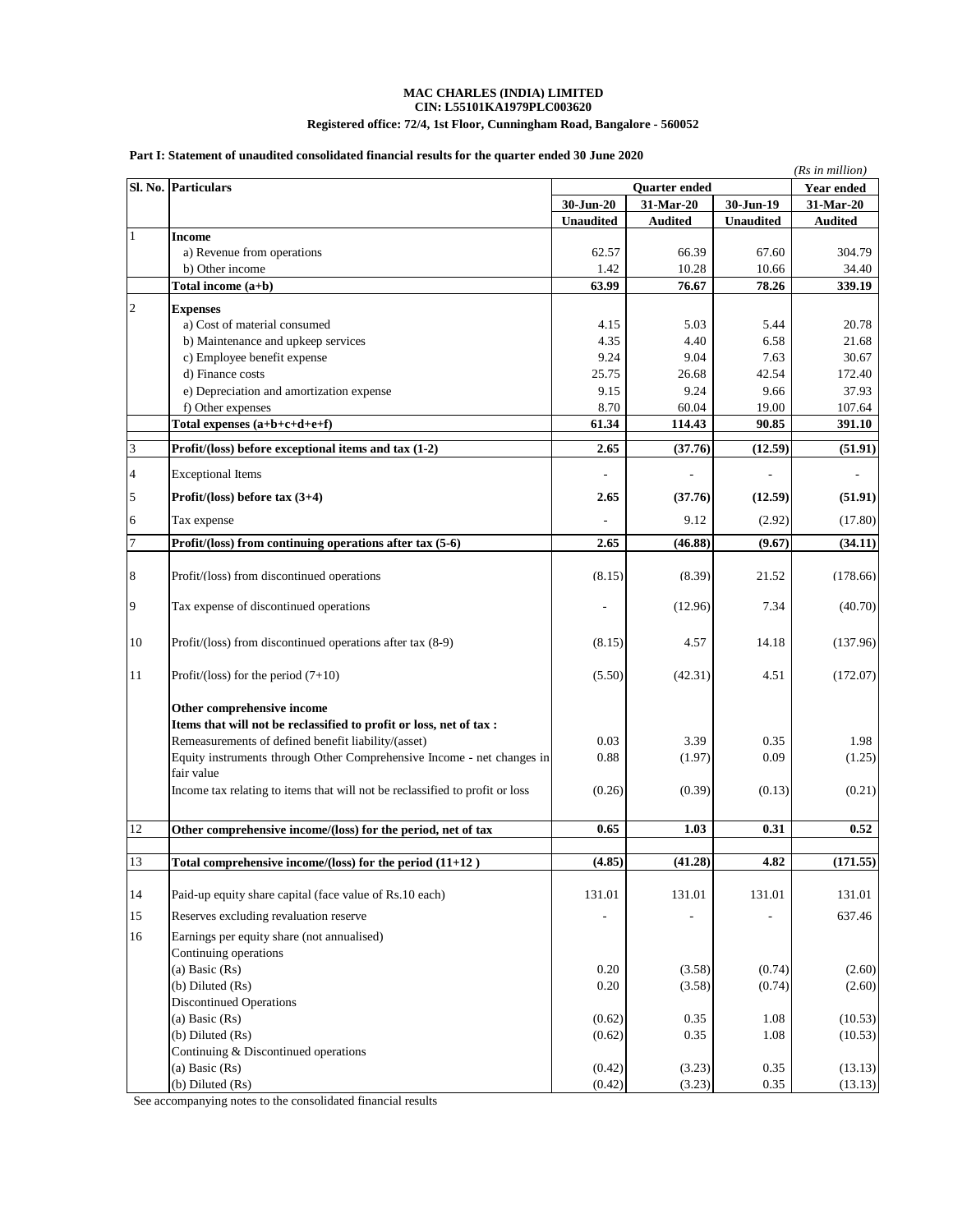#### **Part II: Segment Information**

Based on the "management approach" as defined in Ind AS 108 - Operating Segments, the Chief Operating Decision Maker ("CODM") evaluates the Group's performance and allocates resources based on an analysis of various performance indicators by business segments. Accordingly, information has been presented along these business segments viz. Hotel, Office rental, Sale of electricity and others.

Financial information on our consolidated reportable operating segments for the quarter ended 30 June 2020 is set out as below:

|                |                                                                |           |               |           | (Rs in million) |  |
|----------------|----------------------------------------------------------------|-----------|---------------|-----------|-----------------|--|
| Sl. No.        | <b>Particulars</b>                                             |           | Quarter ended |           |                 |  |
|                |                                                                | 30-Jun-20 | $31$ -Mar-20  | 30-Jun-19 | 31-Mar-20       |  |
| $\mathbf{1}$   | <b>Segment Revenue</b>                                         |           |               |           |                 |  |
|                | a. Office rental                                               | 36.44     | 36.44         | 37.00     | 145.54          |  |
|                | b. Sale of electricity                                         | 18.40     | 14.16         | 16.56     | 100.18          |  |
|                | c. Others                                                      | 1.34      | 11.60         | 10.22     | 34.32           |  |
|                | d. Hotel (Subsidiary)                                          | 7.81      | 14.47         | 14.48     | 59.16           |  |
|                | Total revenue from continuing operations                       | 63.99     | 76.67         | 78.26     | 339.19          |  |
|                | Income from Hotel (discontinued operation)                     |           | 0.15          | 94.48     | 175.45          |  |
| $\overline{2}$ | <b>Segment Results</b>                                         |           |               |           |                 |  |
|                | a. Office rental                                               | 35.34     | 35.33         | 34.03     | 139.30          |  |
|                | b. Sale of electricity                                         | 15.83     | 11.50         | 14.08     | 90.24           |  |
|                | c. Hotel (Subsidiary)                                          | (0.93)    | 1.89          | (0.55)    | 2.70            |  |
|                | <b>Total segment results from continuing operations</b>        | 50.24     | 48.72         | 47.56     | 232.24          |  |
|                | (Add )/Less                                                    |           |               |           |                 |  |
|                | - Interest                                                     | 25.75     | 26.67         | 42.54     | 172.40          |  |
|                | -Other unallocated expenditure net off unallocated Income      | 12.69     | 50.59         | 7.94      | 73.83           |  |
|                | Depreciation                                                   | 9.15      | 9.23          | 9.66      | 37.93           |  |
|                | Profit/(loss) before exceptional items and tax from Continuing | 2.65      |               |           |                 |  |
|                | <b>Operations</b>                                              |           | (37.76)       | (12.59)   | (51.91)         |  |
|                | <b>Exceptional Items</b>                                       |           |               |           |                 |  |
|                | Profit/(loss) before tax from continuing operations            | 2.65      | (37.76)       | (12.59)   | (51.91)         |  |
|                | Results from Hotel (Discontinued operation)                    | (8.15)    | (8.39)        | 21.52     | (178.66)        |  |
|                | Profit/(loss) before tax from discontinued operations          | (8.15)    | (8.39)        | 21.52     | (178.66)        |  |
|                | Total Profit/(loss) before Tax                                 | (5.50)    | (46.15)       | 8.93      | (230.57)        |  |

See accompanying notes to the consolidated financial results

A) Segment results represents earnings before depreciation/amortization and tax.

B) Since the information about segment assets and liabilities are not reviewed by CODM, the Company has not presented such information as a part of its segment disclosure, which is in accordance with the requirements of Ind AS 108.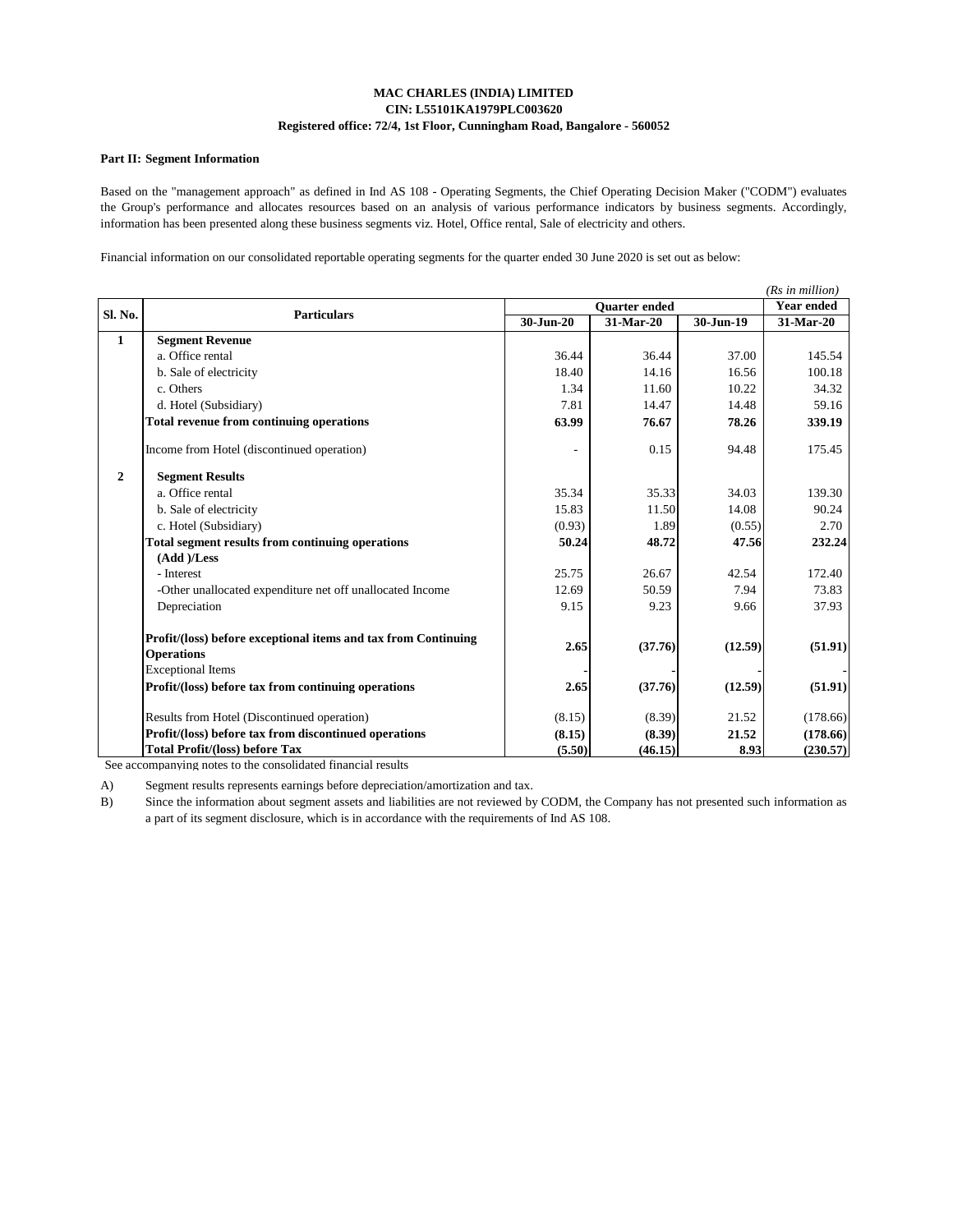#### **Notes:**

1 The above consolidated financial results of Mac Charles India Limited ("the Company") and its subsidiaries, Airport Golf View Hotels and Suites Private Limited, Blue Lagoon Real Estate Private Limited and Neptune Real Estate Private Limited (collectively known as "the Group") have been prepared in accordance with Indian Accounting Standard ('Ind AS') prescribed under Section 133 of the Companies Act, 2013 read with rule 3 of the Companies (Indian Accounting Standards) Rules, 2015 and Companies (Indian Accounting Standards) Amendment Rules, 2016 and in terms of SEBI (Listing Obligation and Disclosure Requirement) Regulations, 2015.

These consolidated financial results are prepared in accordance with requirement of the Indian Accounting Standard 110 "Consolidated Financial Statements" and presented in the format prescribed under Regulation 33 of the Securities and Exchange Board of India (Listing Obligations and Disclosure Requirements) Regulations, 2015 (hereinafter referred to as "the Listing Regulations, 2015").

- 2 The figures for the quarter ended 31 March 2020 in these consolidated financial results are the balancing figures between audited figures in respect of full financial year and the published year to date figures up to the end of third quarter of the respective financial year. Also the figures up to the end of the third quarter of the respective financial year have only been reviewed and not subjected to audit. The Audit report of the Statutory Auditors is being filed with Bombay Stock Exchange and is also available on the Company's website www.maccharlesindia.com.
- 3 The statement of unaudited consolidated financial results ( 'the Statement' ) of the Group for the quarter ended 30 June 2020 has been reviewed by the Audit Committee and thereafter approved by the Board of Directors in its meeting held on 31 July 2020.
- 4 Pursuant to the provisions of Listing Agreement, the Management has decided to publish unaudited standalone and consolidated financial results in the newspapers. The said financial results of the Company will also be made available on the Company's website www.maccharlesindia.com and also on the website of BSE (www.bseindia.com).
- 5 Additional information on standalone financial results of the company:-

|                                                 |               |                   |           | (Rs in million) |
|-------------------------------------------------|---------------|-------------------|-----------|-----------------|
| <b>Particulars</b>                              |               | <b>Year ended</b> |           |                 |
|                                                 | $30 - Jun-20$ | 31-Mar-20         | 30-Jun-19 | 31-Mar-20       |
| Total income                                    | 56.18         | 62.22             | 63.08     | 280.04          |
| Profit before tax from continuing operations    | 4.28          | (39.02)           | 2.24      | 10.14           |
| Profit before tax from discontinuing operations | (8.15)        | (8.39)            | 21.52     | (178.66)        |
| Profit after tax from continuing operations     | 4.28          | (48.05)           | 5.16      | 12.29           |
| Profit after tax from discontinuing operations  | (8.15)        | 4.57              | 14.18     | (137.96)        |
| Total comprehensive income                      | (3.22)        | (42.45)           | 19.65     | (125.15)        |

#### 6 **Discontinued Operations**

i For commercial reasons management proposed that the Hotel business of the Company be discontinued. In the meeting of the Board of Directors held on 26 August 2019, approval was granted for the discontinuation of the Hotel business. Consequently, pursuant to the requirements of Ind AS 105 - Non Current Assets Held for Sale and Discontinued Operations, the Company has classified the assets and liabilities pertaining to the Hotel business for the current and prior periods presented as 'Assets/ liabilities associated with discontinued operations' and measured them at lower of cost and fair value as at 30 June 2020.However hotel operations of the subsidiary 'Airport Golf View Hotels and Suits Private Limited' continues.

The net profit from the Hotel operations of the Mac Charles (India) Limited has been presented separately as 'Discontinued operations' in the statement of profit and loss

ii The results from Hotel business of the Company are as follows :

| <b>Particulars</b>                             |                          | <b>Year Ended</b> |                  |                |
|------------------------------------------------|--------------------------|-------------------|------------------|----------------|
|                                                | 30-Jun-20                | 31-Mar-20         | 30-Jun-19        | 31-Mar-20      |
|                                                | <b>Unaudited</b>         | <b>Audited</b>    | <b>Unaudited</b> | <b>Audited</b> |
| <b>Income</b>                                  |                          |                   |                  |                |
| a) Revenue from operations                     | ٠                        | 0.13              | 93.39            | 173.36         |
| b) Other income                                | ۰                        | 0.02              | 1.09             | 2.09           |
| Total income (a+b)                             | ۰                        | 0.15              | 94.48            | 175.45         |
|                                                |                          |                   |                  |                |
| <b>Expenses</b>                                |                          |                   |                  |                |
| a) Cost of material consumed                   | $\overline{\phantom{a}}$ | 0.00              | 14.51            | 28.86          |
| b) Maintenance and upkeep services             |                          | 0.37              | 7.76             | 17.51          |
| c) Employee benefit expense                    | 8.15                     | 6.52              | 34.20            | 257.30         |
| d) Depreciation and amortization expense       | ۰                        |                   | 2.86             | 6.65           |
| e) Other expenses                              | ٠                        | 1.65              | 13.63            | 43.79          |
| Total expenses $(a+b+c+d+e)$                   | 8.15                     | 8.54              | 72.96            | 354.11         |
| <b>Profit before tax</b>                       | (8.15)                   | (8.39)            | 21.52            | (178.66)       |
| Tax expense                                    |                          | (12.96)           | 7.34             | (40.70)        |
| Profit from discontinuing operations after tax | (8.15)                   | 4.57              | 14.18            | (137.96)       |